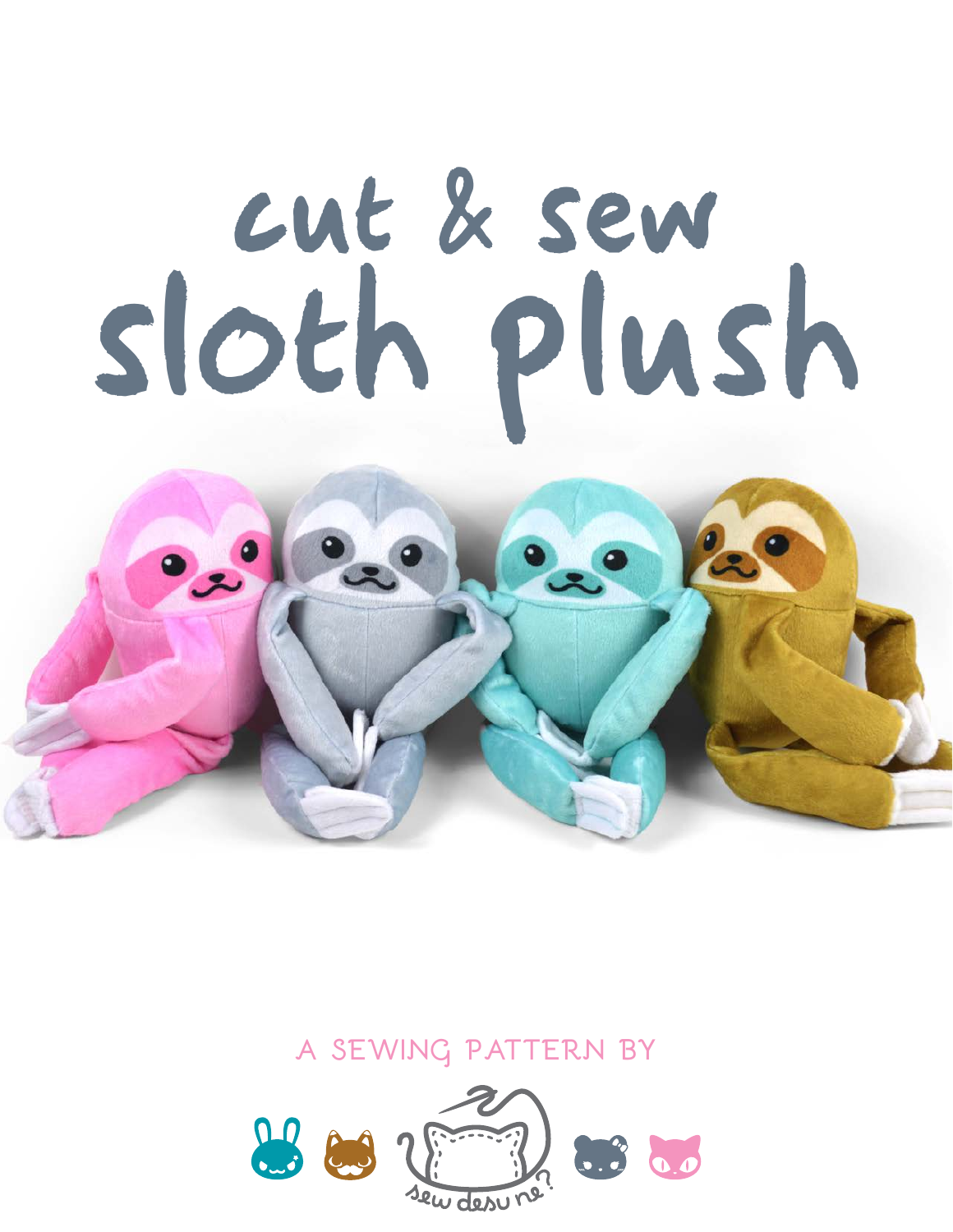

# sloth plush

If you're reading this, then you likely purchased some of my Cut & Sew Sloth Plush fabric from Spoonflower. So thank you!

This adorable and lazy plush is perfect for chill hugs. The claws can be sewn with Velcro so it's able to hang on anything at the ready like the corner of a door, towel hook, or your arm! The head can also be sewn so it's facing forward or sideways. This way it can look like it's peeking at you while it hangs.

#### **skills used:**

- Basting
- Darts

**2**

- Sewing small pieces
- **Sewing Velcro**
- Ladder stitch
- Top-stitching
- **Sewing curves**

### **difficulty:**

This plush is pretty simple on its own, but the neck seam can be tricky. The large arms are difficult to stuff into the body while the neck is being sewn, so that takes some patience.

#### **makes:**

One plush with body measuring 6" tall, 4" wide, and 4" long. Arms and legs measure 5" long each (not including claws).

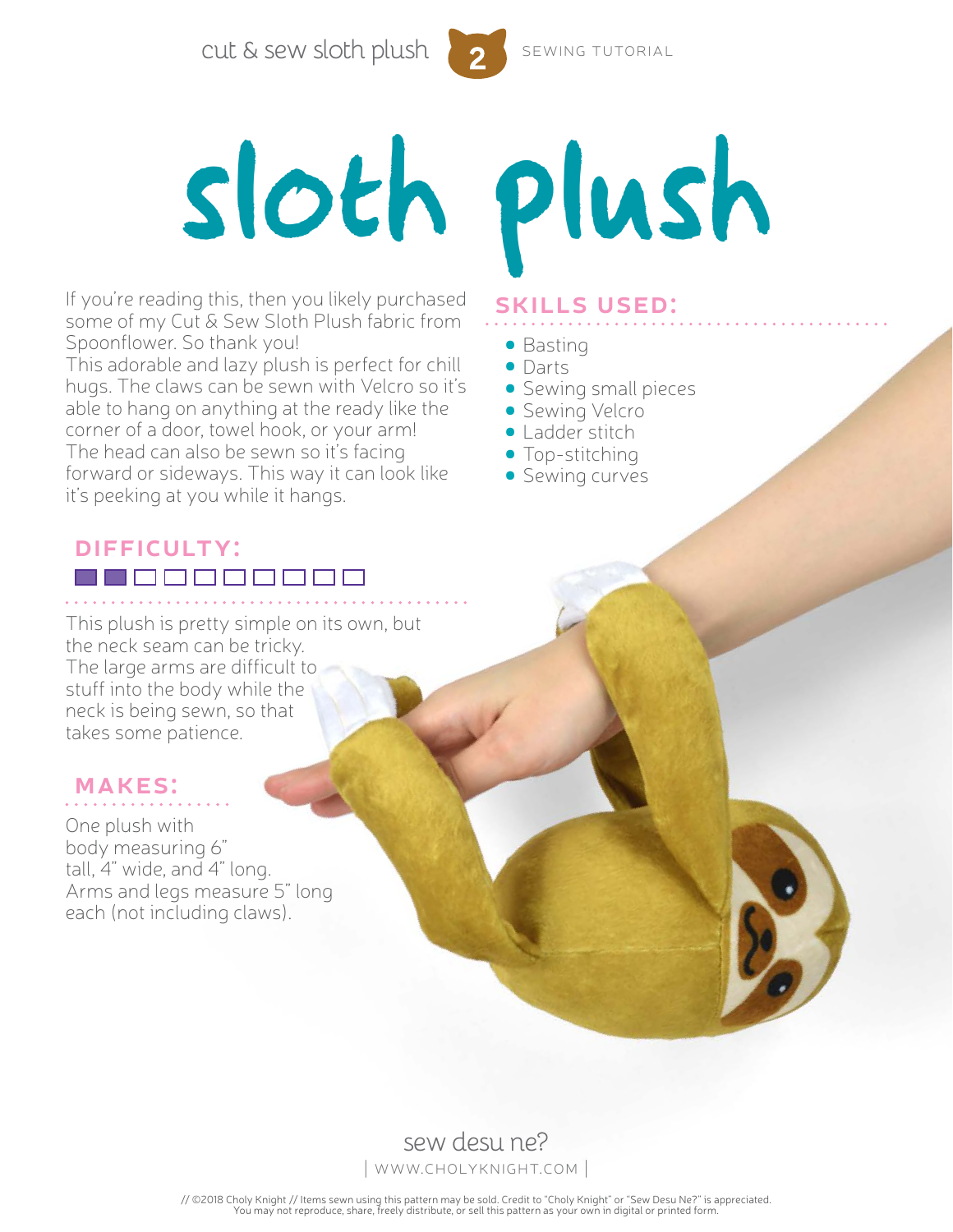cut & sew sloth plush 3 SEWING TUTORIAL



# **materials & tools:**

- your pre-printed Cut & Sew Sloth plush fabric from Spoonflower (at least one fat quarter)
- **•** sewing thread to match fabrics
- poly-fil stuffing
- **OPTIONAL:** 2" of Velcro, about <sup>3</sup>/4" wide • basic sewing tools (sewing machine,
	- scissors, needles, pins, seam ripper, etc.)



#### **before you begin:**

- Briefly read the project instructions so you know what to expect.
- Note that a ¼" seam allowance is used throughout the project -- already included in the fabric.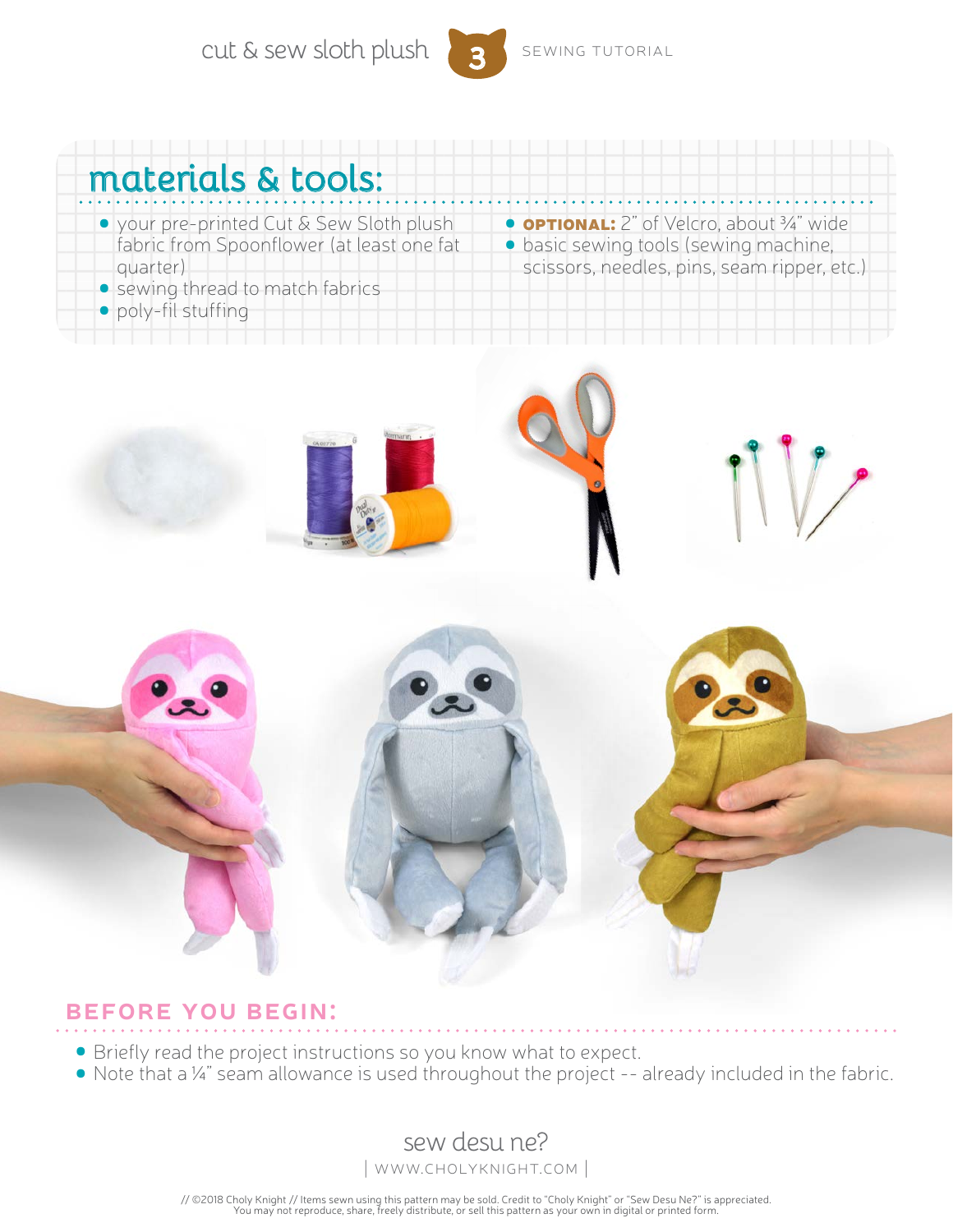cut & sew sloth plush  $\left\{\right\}$  sewing tutorial



a. Grab your printed Spoonflower cut & sew fabric. If you ordered ¼ yd. of minky or fleece, it should include all the pieces needed (surrounded by a border).

#### The Sloth has 22 pieces: **head (2), arms & legs (8), body front (2), body back (2), and claws (8).**

**b.** If you're new to sewing, you might want to wait until the applicable step before cutting your fabric so you can refer to the notes and labels. Once you need a piece, cut it out along the dotted lines outside the shape.



1. **assess your fabric**





- **a.** Cut out your **HEAD** pieces. Locate the open wedge found on the top of these pieces -- this is a dart. To sew it, start by folding the head in half along the point of the dart and match up the slanted lines that make the wedge shape.
- **b.** Sew the dart by starting at the opening and moving down to the point. When sewing the point, try to blend the seam in with the fold so it makes a smooth transition and a rounder finished plush.
- c. When complete, the head should look rounded off as shown. Repeat this step with the remaining head piece for two complete head pieces total.

# **darts:**

A wedge-shaped gap found in a pattern. When sewn in fabric, it creates a tuck in the fabric and develops a 3D shape. The diagonal sides of the wedge are the **legs**; these are matched up and sewn to the **point** of the dart.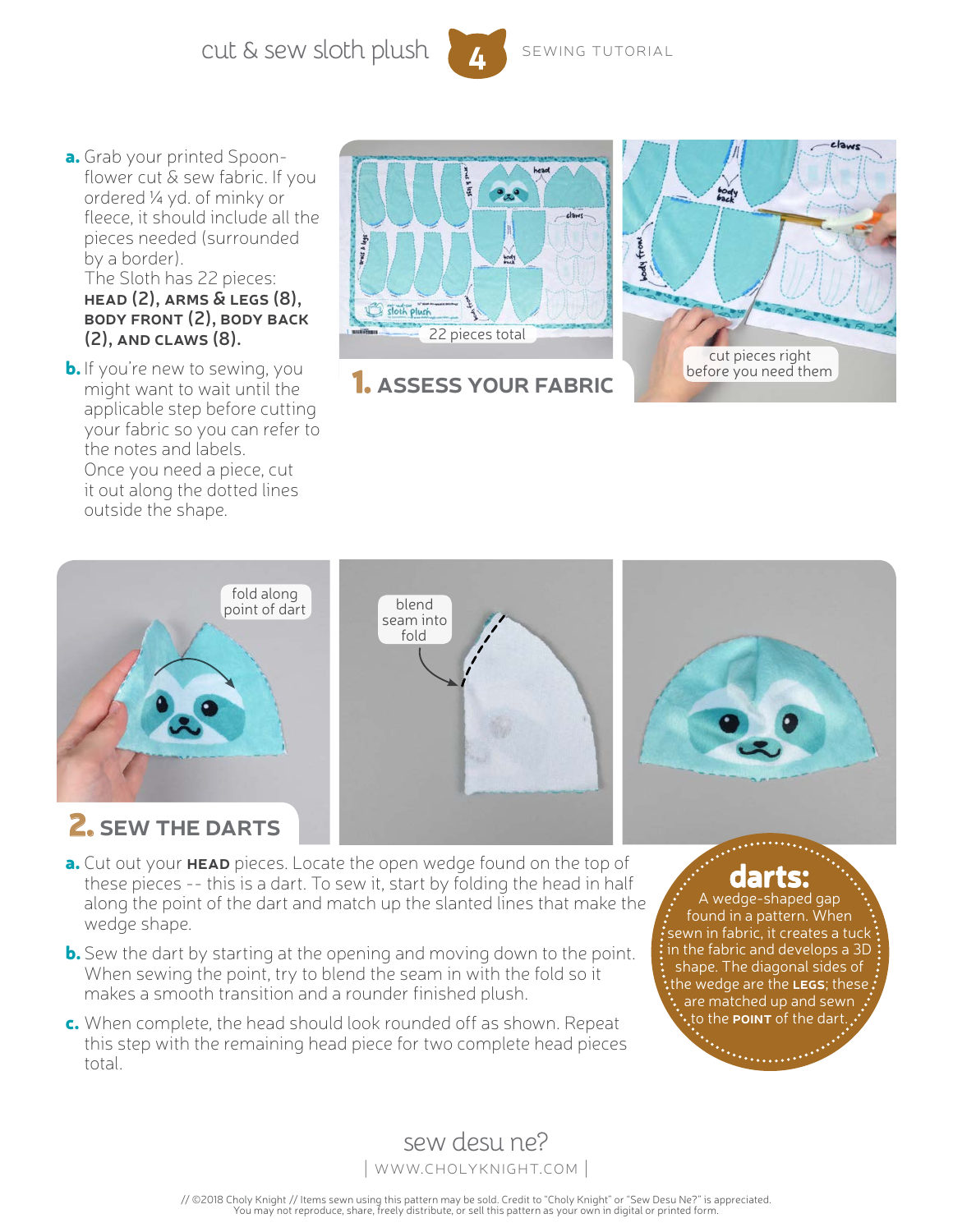cut & sew sloth plush  $\overline{S}$  sewing tutorial





**5**

- a. Align the blank **head** piece (the back) with the one with the face (the front). Face right sides together and match up the raw edges and dart seams.
- **b.** Sew the head pieces together along the curved edge. Leave the straight edge along the bottom free for the neck seam later.
- c. Set aside the head for now while we work on the arms and body.



- a. If you're using Velcro, take this time to cut your 2" piece in half so you have two 1" pieces. Separate the hook (scratchy) and loop (fluffy) sides so you have 4 separate pieces total. Cut out your **claw** pieces. Take one of the Velcro pieces and center it onto one of the blank claws (without lines). Right side should be facing up.
- **b.** Sew the Velcro to the claw along the edge of the Velcro with a medium-width zigzag stitch for extra security.
- c. Grab the other 3 blank claws. Sew the remaining 3 Velcro pieces to those 3 claw pieces.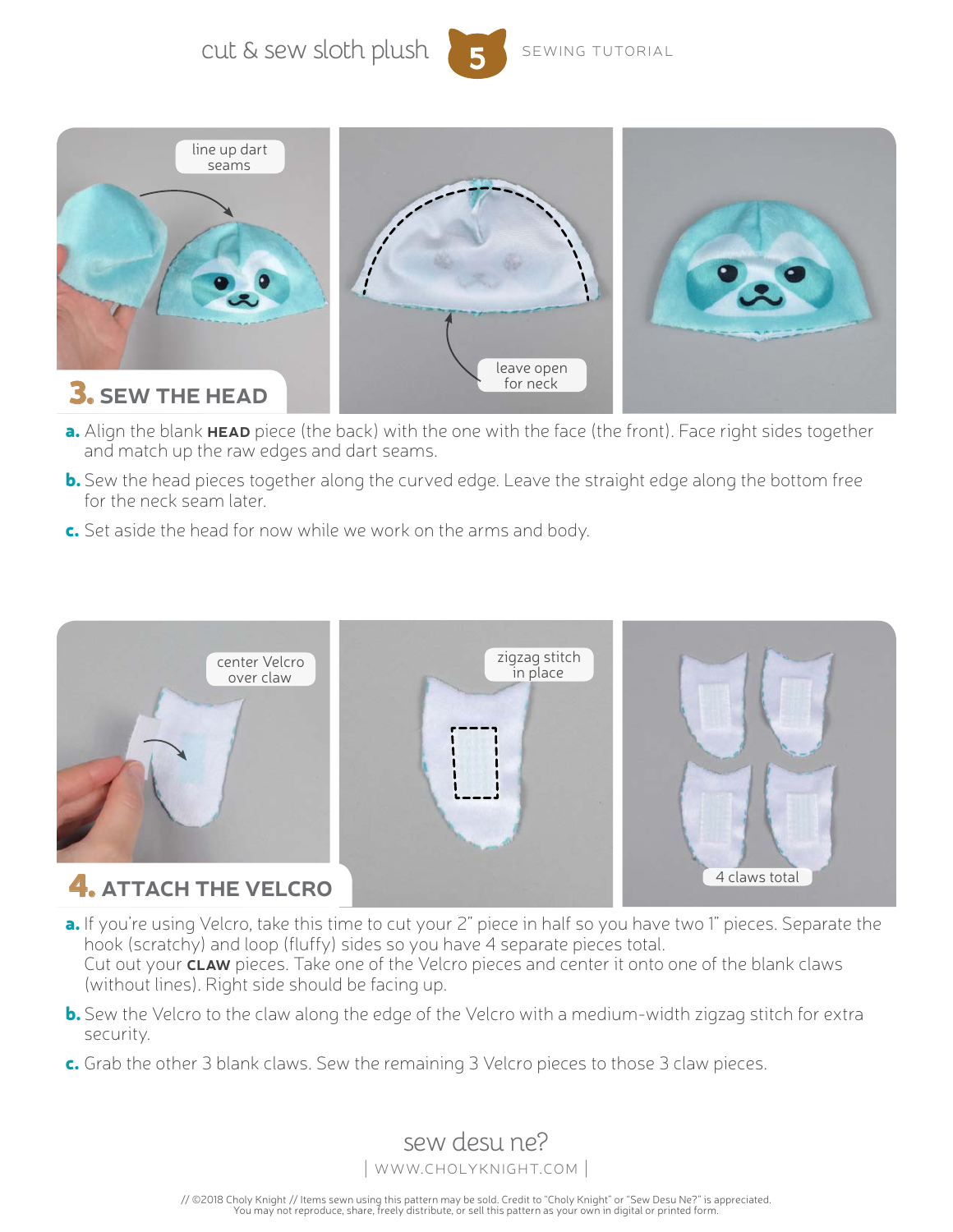cut & sew sloth plush and sewing tutorial





- a. Grab one of your **claw** pieces without Velcro. It should have lines printed on the fabric. Align it to one of the claws that has Velcro attached. Face right sides together and match up the raw edges.
- **b.** Sew the claw pieces together along the longer curved edge. Leave the shorter curved edge free for turning right side out.
- c. Repeat with the remaining claw pieces so you have 4 sewn claws. Turn the claws right side out.

**top stitching:** one or several lines of

stitching done on the right side of a project to serve a decorative purpose

claw & arm curve in same direction



### 6. **baste the claws**

- a. Top stitch through each claw along the printed lines found on the fabric.
- b. Cut out your **arm/leg** pieces. Take this moment to locate the *claw placement colored band* found on the end of the arm/leg piece. Align the open end of the claw within this colored band. Flip it so the claw curves in the same direction as the arm.
- c. Baste the claws within the seam allowance to hold them in place for the next part.

## **basting:**

A form of temporary sewing meant to hold pieces in place. A long stitch length is often used for this reason. The finished result is not meant to be seen and sometimes is even removed later • (depending on your  $\cdot$ . project)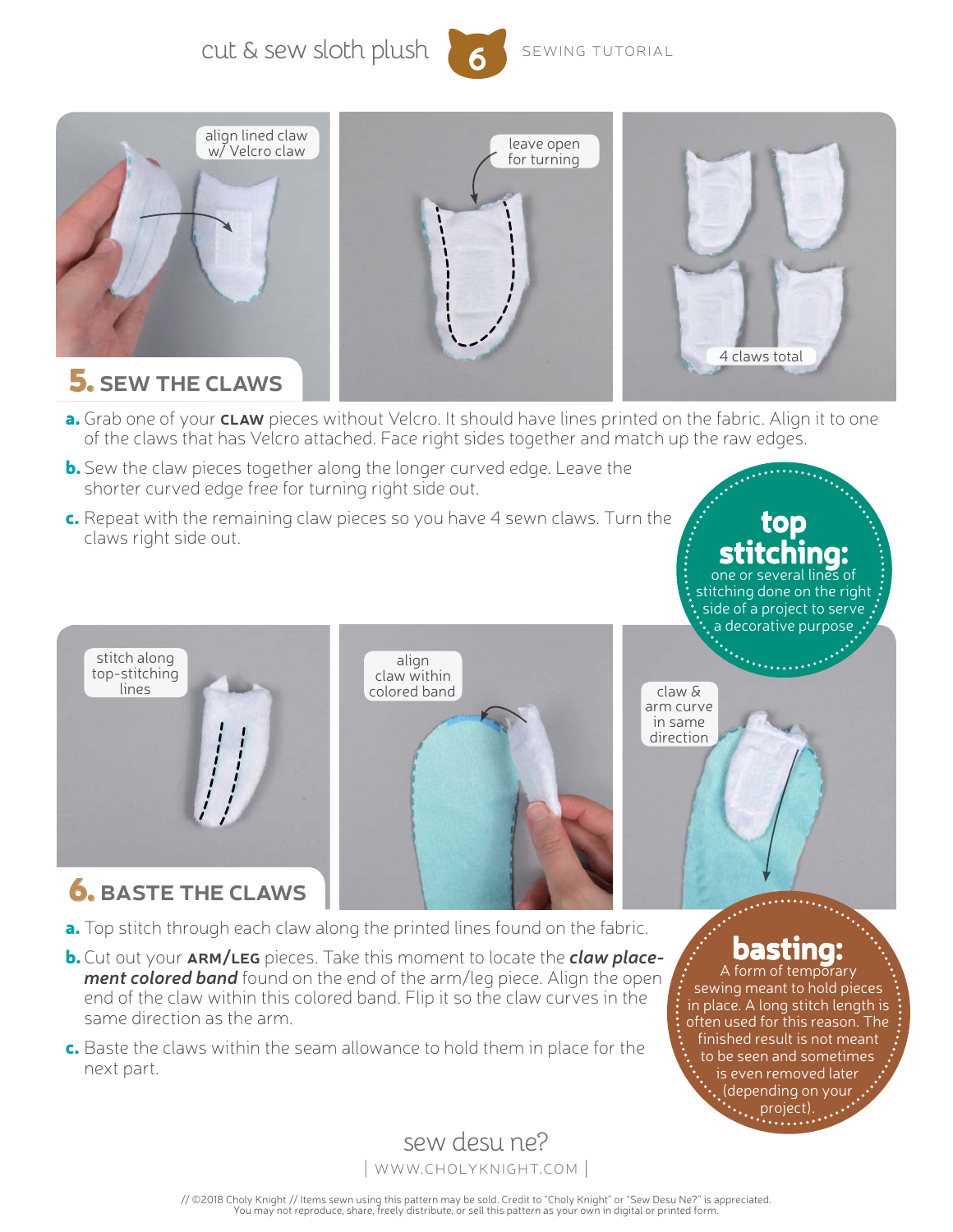cut & sew sloth plush  $\overline{z}$  sewing tutorial





a. Repeat step 6 with another arm/leg piece that's curving in the same direction as the first. Then prepare 2 more arm/leg pieces that are curving in the opposite direction. You'll know you have it right when you have 2 arms/legs with Velcro facing up, and another 2 with Velcro facing down.

- b. Line up the basted **arms/legs** with a remaining blank arm/leg. Match up raw edges and encase the claw inside.
- c. Sew the **arm/leg** together around the long curved edge. Leave the short straight edge free for turning right side out.



8. **turn and stuff the arms/legs**

- a. Turn the **arm/leg** right side out through the opening. Make sure the claw was sewn fully into the seam.
- b. Stuff the end of the arm/ leg with stuffing. Leave the opening end lightly stuffed so it doesn't get in the way later.

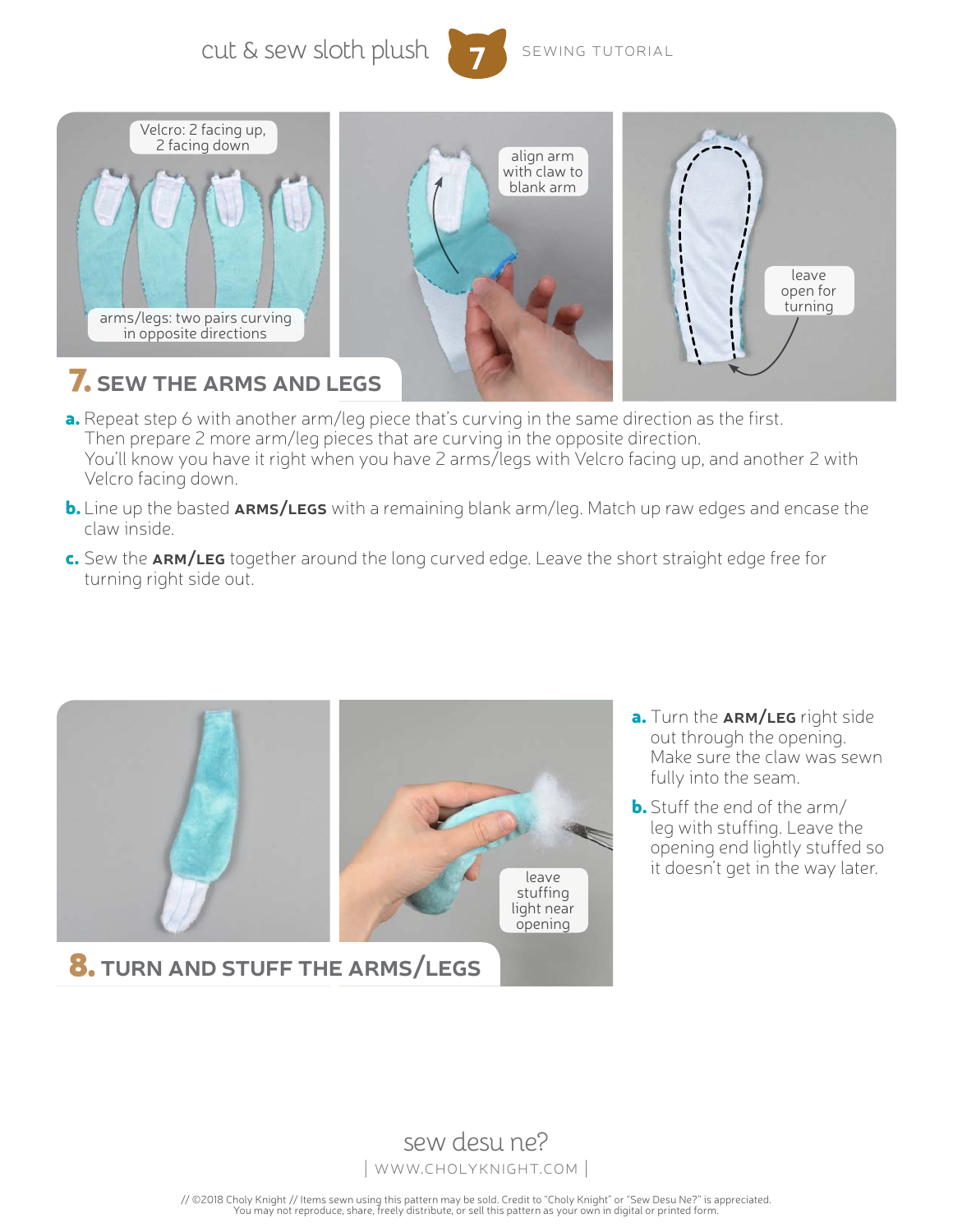cut & sew sloth plush  $\left| \right\rangle$  sewing tutorial





- **a.** Cut out your **BODY** pieces. Take the two **BODY BACK** pieces and align them with right sides facing and raw edges matching up.
- **b.** Note the opening for turning colored band printed along one edge. Sew the body back pieces along this edge only, but leave the opening that's marked.
- c. Grab your **body front** pieces and align them the same way as the back. Sew them along the same edge as for the body back, but don't leave an opening for turning.



- **a.** Open up the **BODY** pieces.
- **b.** Take this moment to locate the **arm placement colored bands** on the **BODY FRONT** pieces. Align the open end of the arms you've just sewn within these placement bands. Pin them in place.
- c. Be sure that the arms are curving toward the center and also that the Velcro pieces stick together. Baste the arms in place within the seam allowance to hold them for future steps.

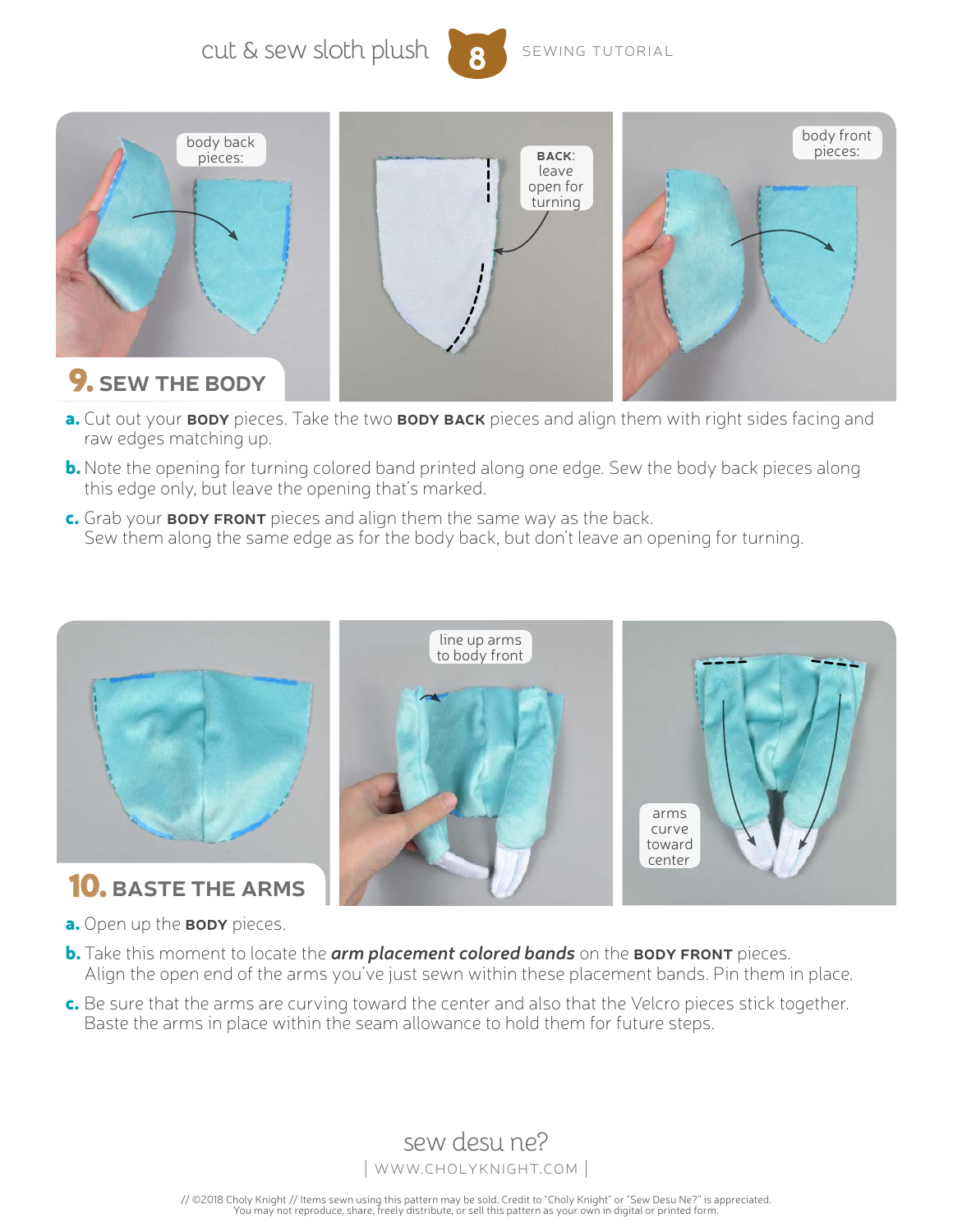cut & sew sloth plush and sewing tutorial







a. Flip up the arms to move them out of the way. Next, locate the *leg placement colored bands* on the **body front**.

Align the open end of the legs within these placement lines. Pin them in place. Be sure that the legs are curving toward the center.

**b.** Baste the **LEGS** in place within the seam allowance to hold

- **a.** Get your **BODY BACK** piece (the side with the opening for turning). Align it over the **body front** piece with the limbs attached. Match up the raw edges and center seam.
- **b.** Sew the body pieces together along the curved edge (the edge with the legs attached). Leave the straight edge (the one with the arms attached) free. This is for the neck next.
- c. Make room for the head by pushing the legs through the *opening for turning*.
- d. Push the arms down into the body of the sloth to make room for the **head**.

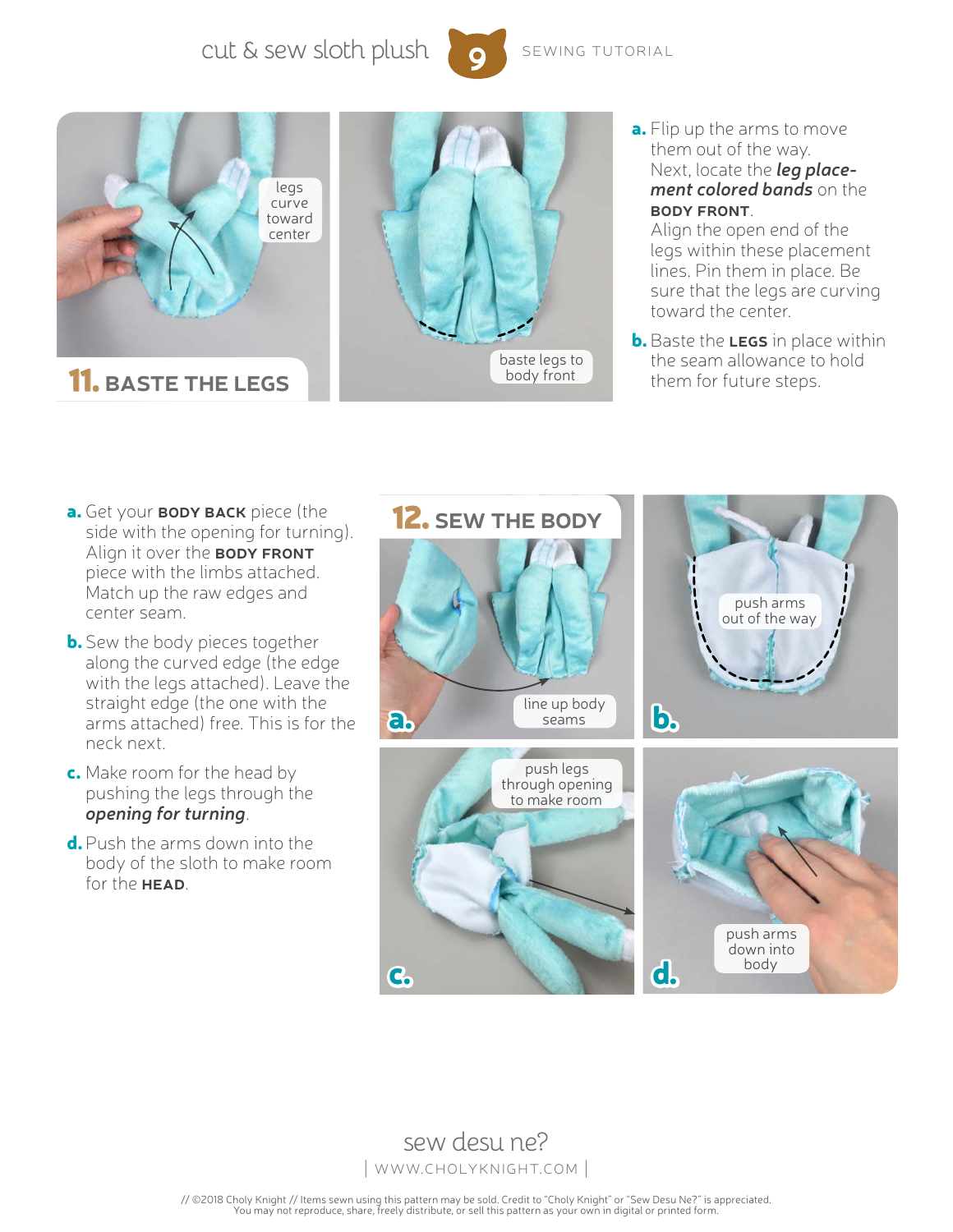cut & sew sloth plush  $\bigcup_{i=1}^{\infty}$  sewing tutorial





- a. Retrieve your **head** piece from before. Align the center of the face (marked with a notch) at the *center seam between the arms*. The head back notch should match up with the back body seam (which has the opening). The side seams from the head and body should also match up. Pin this whole edge in place.
- **b. FOR A TURNED HEAD:** Match up the front and back head notches to the side seams instead of the body seams. The side seams of the head will now match up with the body seams. This will give your sloth head a 90 degree turn.
- c. Sew around the neck completely.



- a. Turn the sloth right side out through the opening for turning in the back. Pull out the limbs first to make turning easier.
- **b.** Stuff the sloth through the opening. Fill it fully with stuffing, focusing on the face first until it no longer wrinkles.
- c. Then fill the rest of the body with stuffing.